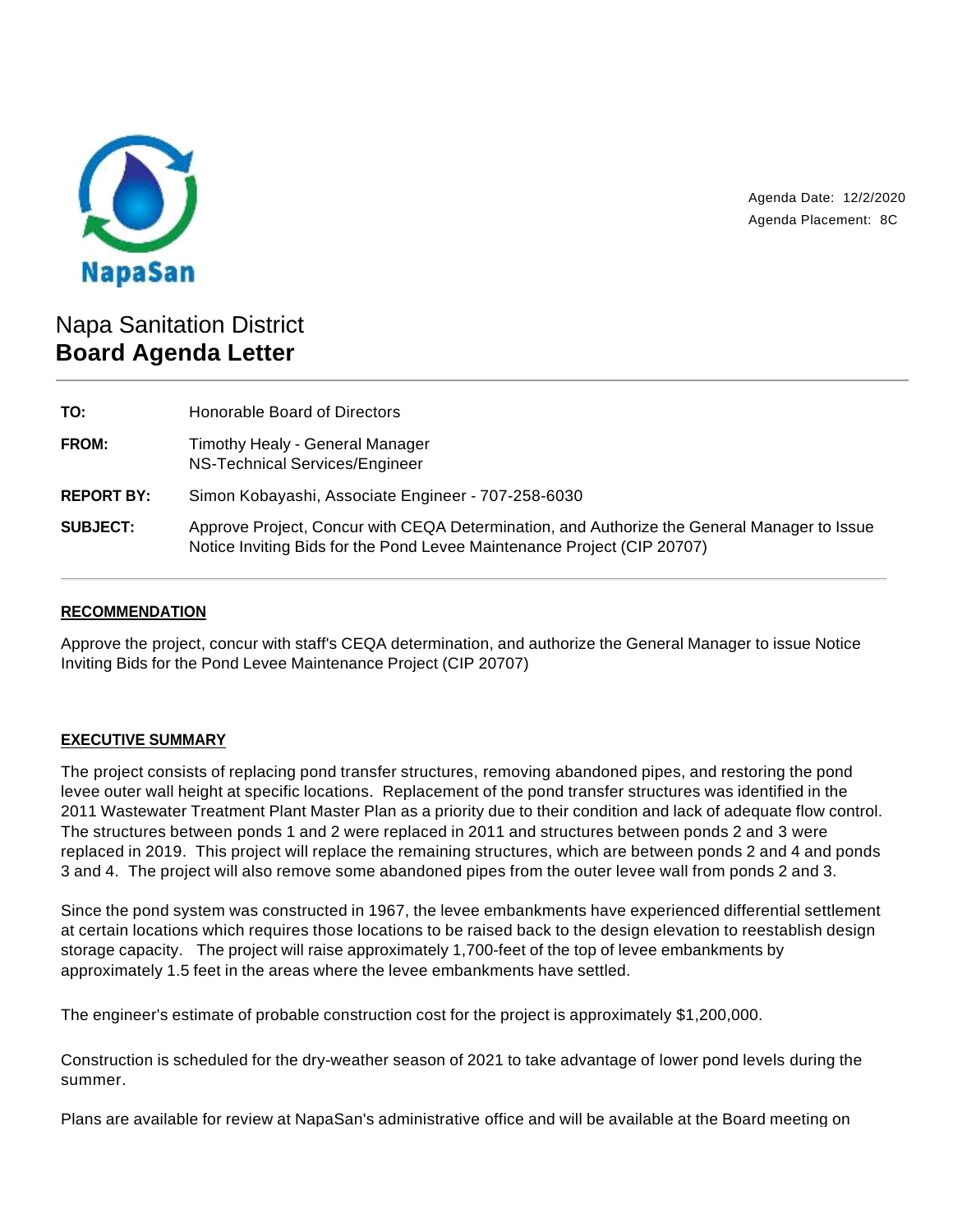December 2, 2020.

#### **FISCAL & STRATEGIC PLAN IMPACT**

| Is there a Fiscal Impact?         | Yes                                                                                                                                                                                                                     |
|-----------------------------------|-------------------------------------------------------------------------------------------------------------------------------------------------------------------------------------------------------------------------|
| Is it currently budgeted?         | Yes                                                                                                                                                                                                                     |
| Where is it budgeted?             | The project is budgeted in the 10-year capital improvement plan.<br>There are sufficient funds in the capital plan to cover project costs.                                                                              |
| Is it Mandatory or Discretionary? | Discretionary                                                                                                                                                                                                           |
| Discretionary Justification:      | The existing pond transfer structures have reached the end<br>of their useful lives and requires replacement. The pond levee outer<br>wall heights need to be raised reestablish design capacity of the pond<br>system. |
| Is the general fund affected?     | Yes.                                                                                                                                                                                                                    |
| Future fiscal impact:             | Construction will be completed in FY 21/22. Unused budget in the<br>current fiscal year will be carried forward into the next fiscal year.                                                                              |
| Consequences if not approved:     | Staff will continue to use improvised methods to regulate flow between<br>the ponds. The project would not get constructed.                                                                                             |
| Additional Information:           | None.                                                                                                                                                                                                                   |
|                                   |                                                                                                                                                                                                                         |

## **ENVIRONMENTAL IMPACT**

Staff performed a preliminary CEQA review of this project and determined the project is Categorically Exempt. This project consists of replacement or reconstruction of existing systems and/or facilities involving negligible or no expansion of capacity, which corresponds to Categorical Exemption 15302 (c) of the California Environmental Quality Act (CEQA) Guidelines. If the Board concurs with this determination, staff will file the attached Notice of Exemption.

## **BACKGROUND AND DISCUSSION**

NapaSan performs regular surveys of the pond levee elevations to identify settlement over time. The scope of the levee raising portion of this project was developed based on the results of the surveys. NapaSan's last levee raising project was performed in 2006 and focused on other portions of the pond levees.

Imported levee fill soil is included as a bid alternate for this project bid. NapaSan is taking the minimum cost approach for levee fill soil, and continues to search for alternative soil sources that meet the project specification requirement to stockpile on-site in advance of the project. If soil cannot be found in advance of the project, the bid alternate for the contractor to provide the levee fill soil would be included in the contractor's scope of work.

#### **SUPPORTING DOCUMENTS**